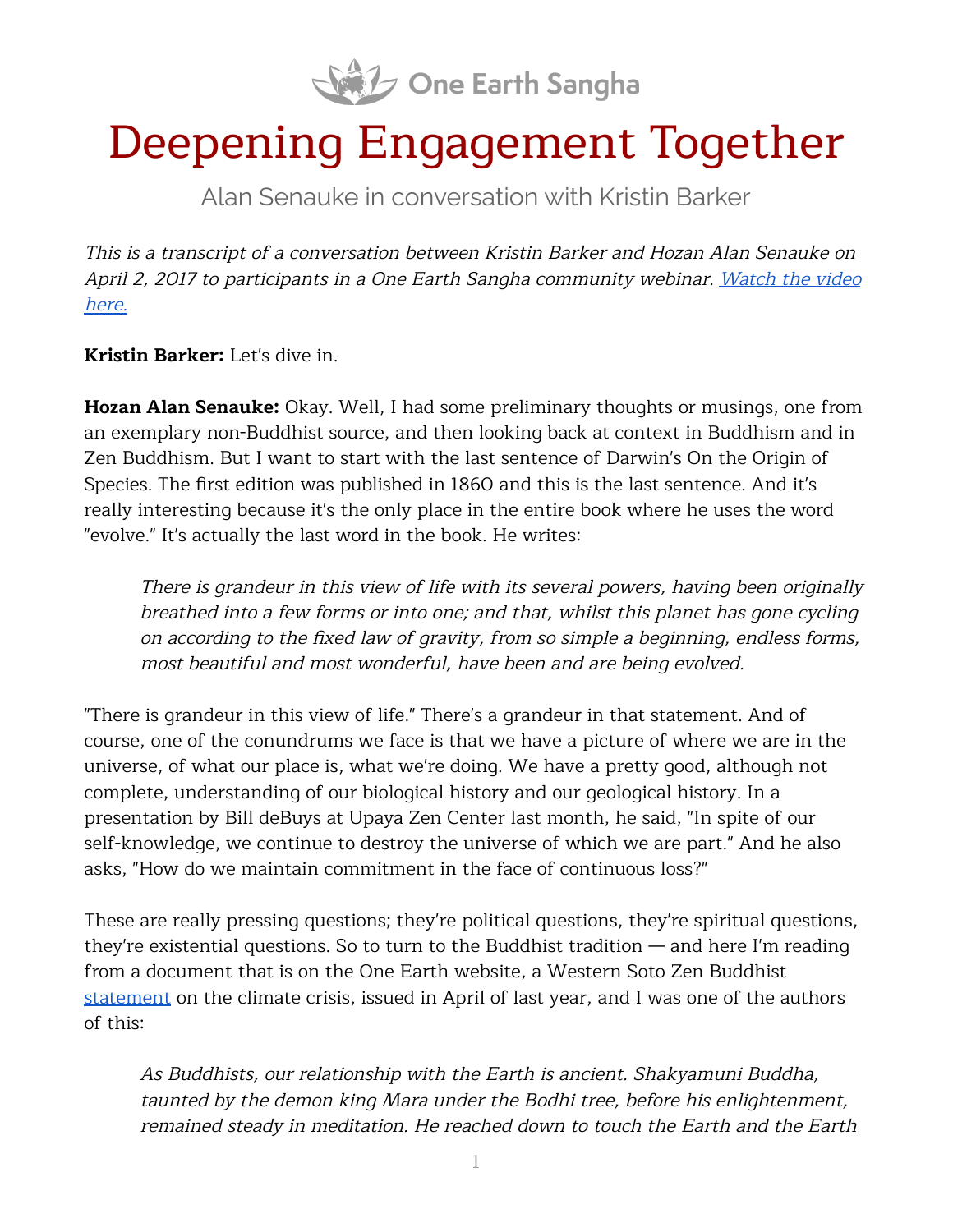

responded, 'I am your witness.' The Earth was partner to the Buddha's work; she is our partner, as we are hers.

From Buddha's time, our teachers have lived close to nature by choice. They've stepped lightly and mindfully on the Earth, realizing that food, water, medicine, and life itself are the gifts of nature. The Japanese founders of Soto Zen Buddhism spoke with prophetic clarity about our responsibility to the planet and to all beings. In "The Bodhisattva's Four Embracing Dharmas" Zen master Dogen, the founder of Japanese Soto Zen Buddhism, wrote — and the context for this was the context of generosity or giving — "To leave flowers to the wind, to leave birds to the seasons are the activity of dana, of giving."

To leave flowers to the wind and leave birds to the season. I think, in his historical moment, this was a kind of mystical expression of the obvious, of what was already true. In our historical moment, these are actually live questions: are there going to be any flowers that are left to the wind? Are there going to be any birds that are left to the seasons? And what's our responsibility to that? One of his successors who, like Dogen, built temples in a remote part of Western Japan, wrote, "Ever since I came to live on this mountain, I've particularly enjoyed the presence of the pine trees. This is why, except on festival days, not a single branch must be broken off. Whether they are high on the mountain or in the bottom of the valley, whether they are large or small, they must be strictly protected." So this is the responsibility that Keizan Zenji felt for the pine trees that were his neighbors, I think recognizing that they were protecting him and his community.

So this is a very broad picture of relationships that we have at this moment of time. And I come back to this question: what is our commitment in the face of this continuous loss? I very much have been affected by a recent book by Roy Scranton called *[Learning](https://citylights.com/open-media-series/learning-to-die-in-the-anthropocene/) to Die in* the [Anthropocene](https://citylights.com/open-media-series/learning-to-die-in-the-anthropocene/), in which he raises these same questions. Maybe we'll get to that later in the conversation, but this is enough for an introductory context, which I think may lead us in more concrete and particular directions.

**KB:** Thank you so much, Alan. I'm particularly touched by this overall idea, you said it quite explicitly at the beginning, this overall idea of being in partnership with Earth, from the beginning of this tradition. And then having seen the ways that that continues to show up in the tradition and thinking about that as a true refuge, a true resource for us, the lessons of the Earth, the lessons of nature and our raw experience, if you will, of having that visceral sense of interrelatedness. So, thank you for that. I would like to give everyone the benefit of hearing a bit about your own journey, Alan, how you first came to Dharma practice, and then maybe how the understanding of a socially engaged practice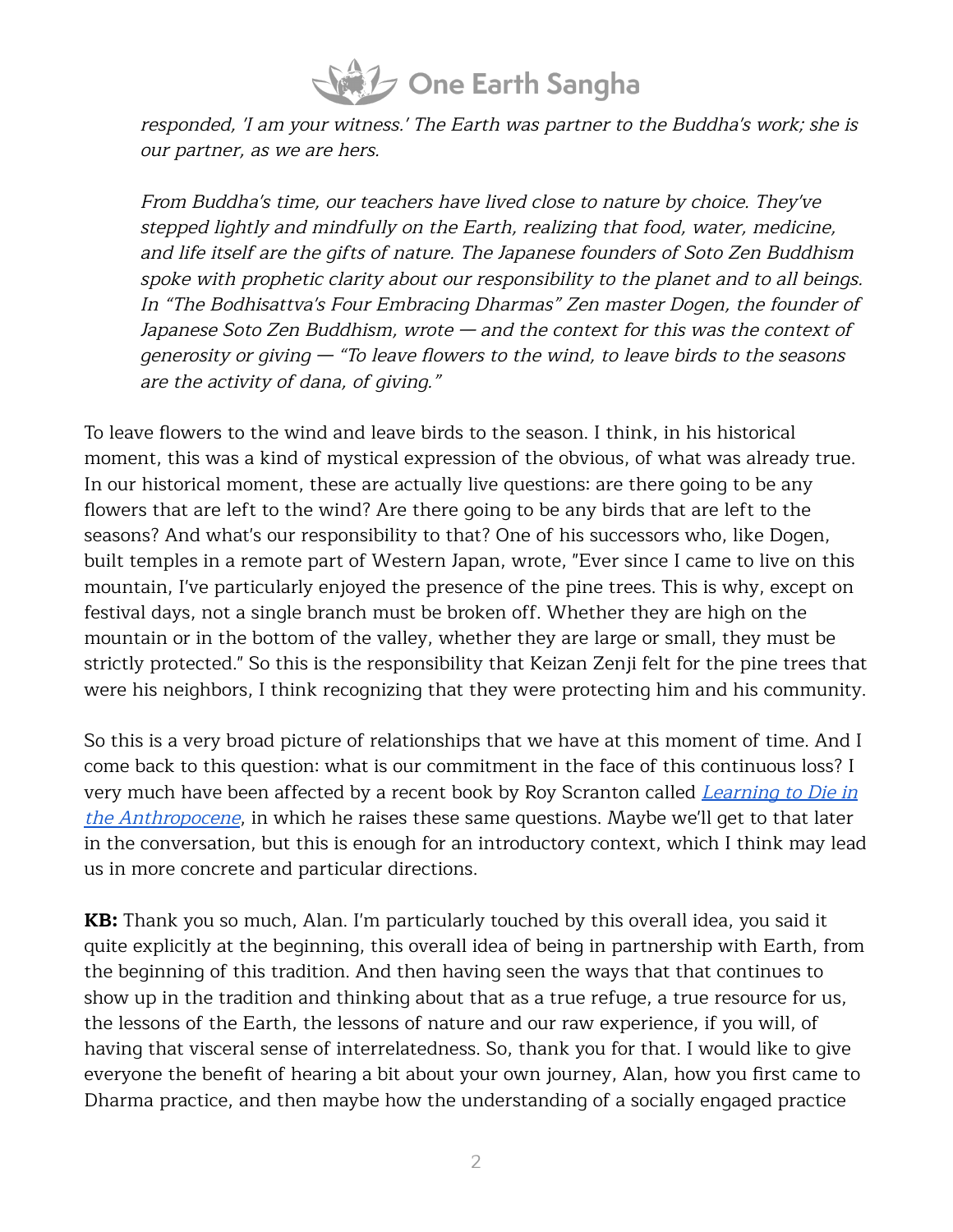#### **SAL** One Earth Sangha

was woven in. Was that integrated from the start? If not, how did this come to be so fundamental to your expression as a Buddhist leader?

**HAS:** Sure. Well, I think that my introduction was really in high school, reading Chinese and Japanese poetry. What I responded to in that poetry at that point in time, and still, is that there was a profound respect for the ordinary, that there was a sense that in the ordinariness of life — which, in their context, invariably referred to the natural world that in ordinary things, there was something transcendent, some deeper dimension than we would take for granted in our quotidian activities. I got that from that poetry, and that led me in the direction of wanting to understand more about Zen. It began as a kind of literary and philosophical resonance, and after a time realized that then there was something you needed to do with your body. At that point in time, and I'm talking about the late sixties, it felt to me, at least the way I was understanding Buddhism, that there was a disconnect between the activism that I had grown up with, as an urban, educated fellow in the sixties, there was a tension between this kind of mystical dimension of Buddhism and the activist dimension of social change. I didn't see any integration, and that was possibly my lack of imagination, but there were not very many people who were making that connection in 1968. I mean, there was Gary Snyder who was making all the connections as early as that, but that was kind of it. And so it wasn't until I came back... I tried to practice Zen and I couldn't, and I immersed myself in an activist life and kind of hit the wall.

It was not philosophically nonviolent. The era of the seventies was terribly violent and very destructive on all parts, including the eradication of a whole level of political leadership in the African American community and other communities. And I kind of ran out of script in my life, and that was the very early eighties. And that's when I reread things that I had encountered in Buddhism in the sixties and the seventies. And at that point I walked back into Berkeley Zen Center and I was home. And when I walked into Berkeley Zen Center, I found that there were quite a number of people involved here who had strong connections with the Buddhist Peace Fellowship, which had been founded in about 1978 by Robert Aitken, Nelson Foster, Joanna Macy, a number of people, arguing for social engagement as a legitimate expression of our Buddhist practice. And so when I walked into that, it was like, oh, right, here it is. These people have put these elements together, I'm with them. And so, I was kind of a fellow traveler for a number of years, and then, very, very fortunately, fell into the position of what became Executive Director of the Buddhist Peace Fellowship in 1991 as the first Gulf War was unfolding. You know, I feel like my whole present and engaged Buddhist life comes from that and from connections that flow from that kind of happenstance.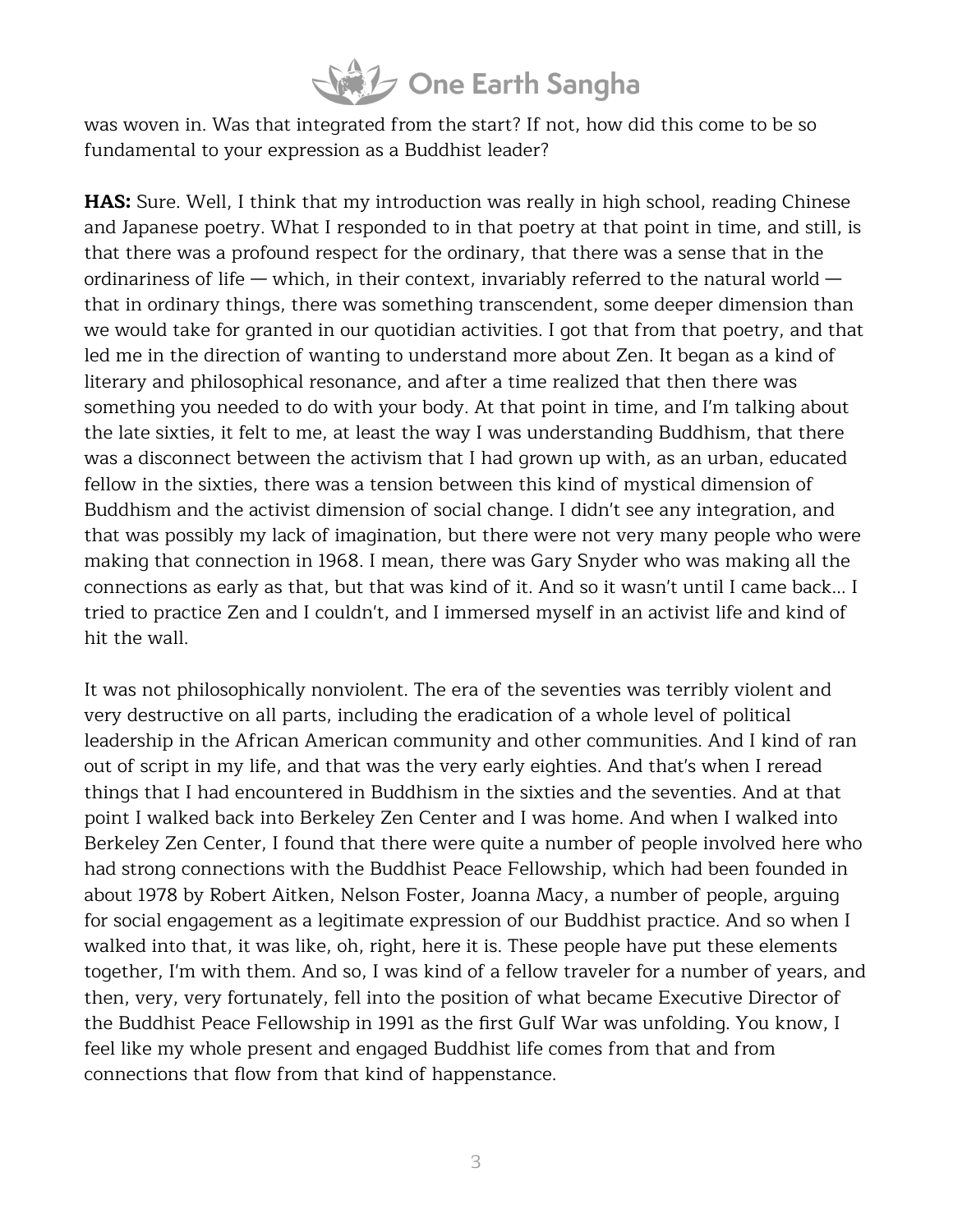

**KB:** Great, wonderful. So, even thinking about that time and your coming back around and finding a home at Berkeley Zen Center and the Buddhist Peace Fellowship... In our conversations, as we were preparing for today, one of the things that you mentioned that struck me was that you said that it feels like today you meet with much less resistance in speaking about the intersection of what we might call political action or collective action and a Buddhist path. Can you share a little bit more about that shift and, maybe what that's been like, to give us all who are still working with that to some degree, some perspective on that?

**HAS:** Well, we're all working with it because one of the great things about Buddhism is that things change. I would say when I started at Buddhist Peace Fellowship, which was like 26 years ago, I felt that Buddhist organizations and Buddhist teachers often — not entirely, but often — looked at us somewhat askance, looked at what Buddhist Peace Fellowship was putting forward as kind of leftism in Buddhist clothes, not as any integration. Even though one of the great inspirations at that point in time was found in the teachings of Thích Nhất Hạnh, who really did not make that separation and who was a great and important supporter, and of other teachers, of Joanna Macy, of Robert Aitken, but still, there was a skepticism. We had our own magazine, Turning Wheel, which was a wonderful magazine, very broad in scope, edited by Susan Moon, but other than that, the Buddhist publications at that time, to my recollection, nobody ever called us and asked us about our point of view or analysis on social issues or on anything else. It was just like, oh, these guys are weird and they're sort of over in the corner. But what's happened is that the values that we and others put forward — the teachers I've mentioned, the work of Bernie Glassman, the work of David Loy and many others of you, probably, some of you who are out there listening — brought this just front and center into the communities that we live in. And so there began to be a view certainly of service, and sometimes of social action as a legitimate expression of our interdependence.

And I think, beginning to develop this idea more widely, an idea that we were evolving in Buddhist Peace Fellowship about engaged Buddhism. And I wanted to read something very briefly, that might serve as an introduction. "What is socially engaged Buddhism?" This is from an article that Donald Rothberg and I wrote, and it's in my book, *[The](https://www.clearviewproject.org/shop/bodhisattvas-embrace/)* [Bodhisattva's](https://www.clearviewproject.org/shop/bodhisattvas-embrace/) Embrace.

What is socially engaged Buddhism? It is Dharma practice that flows from an understanding of the complete and endlessly complicated interdependence of all life. It is the practice of the Bodhisattva vow to save all beings. It is to know that our liberation and the liberation of others are inseparable. It is to transform ourselves as we transform all our relationships in our larger society. It is working from the inside out and from the outside in, depending on needs and conditions. It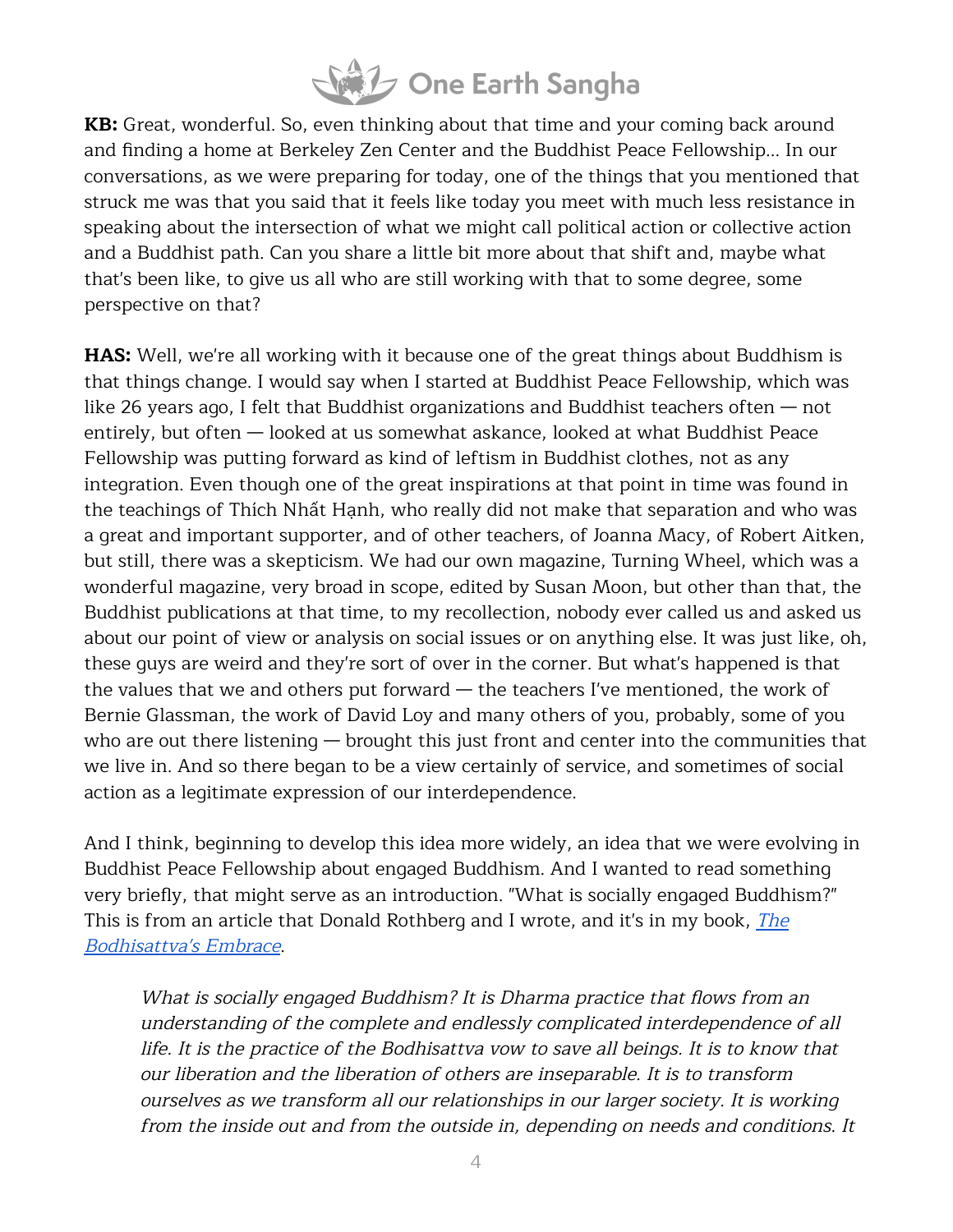

is to see the world through the eye of the Dharma and to respond empathically and actively.

And I would add, it's also to see that the reality of suffering that is fundamental to the question or the operation of Buddhism, often manifests itself in the context of systems. So, systems of oppression: racism, gender oppression, also systems of exploitation, of exploiting the planet as well as exploiting individuals. And so we had and have this view that we're looking at systems of suffering, but we're recognizing that every system of suffering is made up of individuals, there are individuals in that system. So you're constantly going back and forth. Sometimes you may need to work on the system, and sometimes working for social change is actually working with an individual who is in that system. But everything is not reduced to an individual basis, which I think was one of the things that we contested in Buddhism, the idea that all you could do was change yourself. You know, that may be true, but it depends upon your definition of what the self is. The self is not necessarily limited to what I think of as me within this bag of skin. It also includes, right now it includes everybody unseen to me in the circle of this conversation.

**KB:** You know, as you're speaking, I'm reminded that the founder of the Sarvodaya Shramadana Movement of Sri Lanka said, "The struggle for external liberation is the struggle of internal liberation from greed, hatred and ignorance, at the same time. Yet this internal and external liberation are fairly separated when regarding our sanghas and social change movements, respectively." So we have our sanghas largely working on internal liberation and our social change movements working on external liberation. So if Ariyaratne, this founder of the Sri Lankan movement and early Buddhist community organizer, was able to see this connection so clearly, what do you think we're missing here? That is, what are the obstacles and solutions to integrating these struggles, seeing them in the way that you're describing as really deeply interconnected? What do you think we're up against?

**HAS:** Well, I think what we're up against is the ideology of individualism. At least this is what I think we're up against in this country. And it's very interesting because we're up against something historical, deeply historical. This is my analysis. In the Buddha's time, to go back 2,500 years, a person's value and identity were deeply determined by caste, gender, location, occupation, ethnicity, and so forth. There was a ladder of value and worth often based on those factors. One of the radical moves of the Buddha in his vision of interdependence was that we are all, and all aspects of the world, are co-creating the situation that we're in. So, this is an argument against some fixed kernel of self that's in oneself that is eternal and goes on from birth to birth. So what he posited in his sangha was that one's value as a person was not based on birth or social position. It was based on one's thoughts, words, and actions. So, he said, one is not a Brahmin by virtue of birth.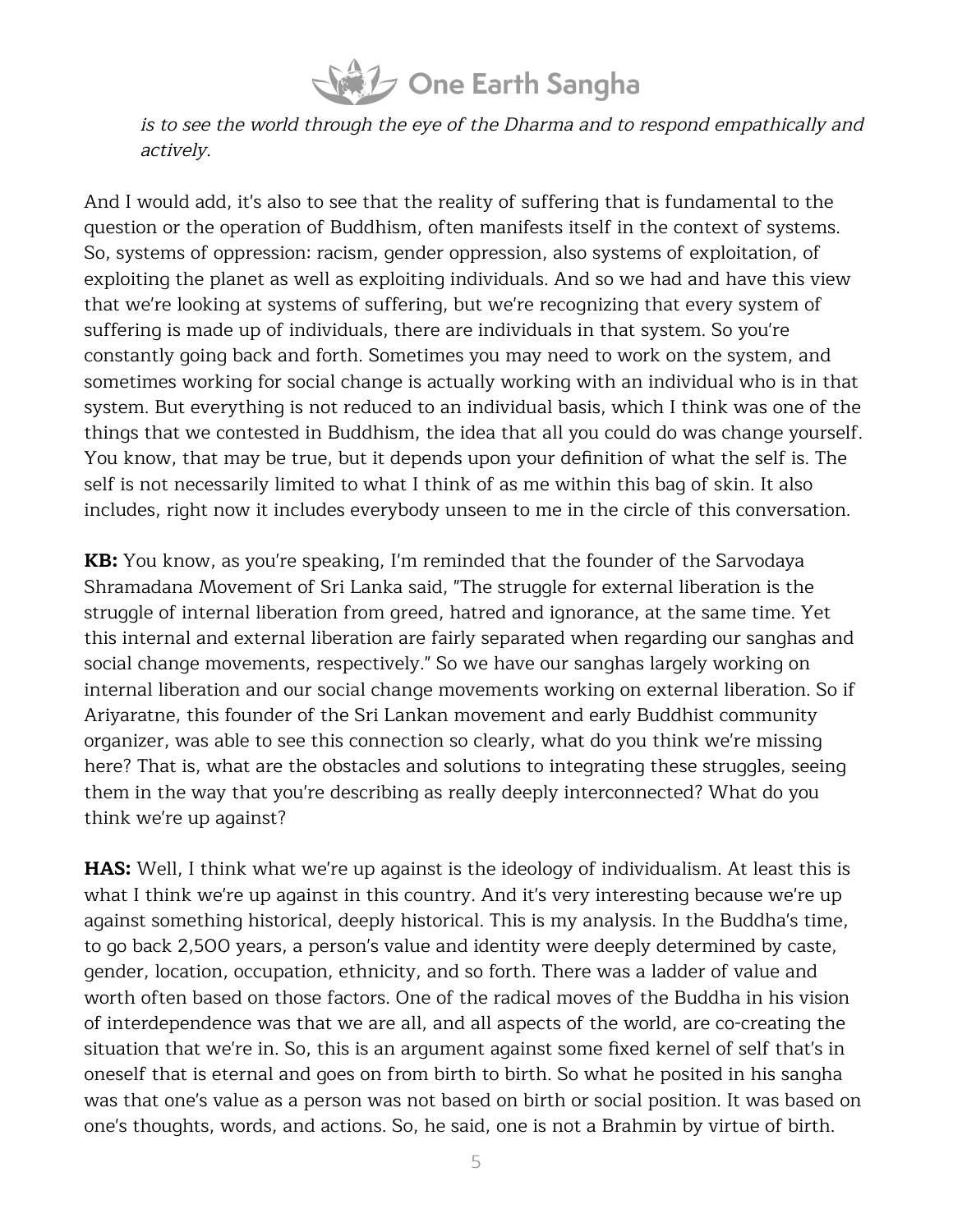

One is a Brahmin by virtue of action. One is a noble person by virtue of actions. So what he posited that was very radical for his point in time was a kind of radical individualism, which cut across the grain of the social determinism that was the rule. Okay, let's jump ahead 2,500 years. So here we are in this country where there are these deeply, deeply imprinted values of individualism, which one could argue against in a certain way. One could say, well, we have the illusion of individualism. But we really have the illusion of individualism, you know, it's very deep in all of our American values. So it may be that the liberative perspective, in our point of history, is not more radical individualism, but actually seeing as Aitken Roshi put it in a late fable that he wrote. Somebody asked one of the characters, "What are right views?" and Aitken Roshi said, "We are all in this together and we aren't here very long." So it may be that Buddhism for our point of history is not radical individualism, but a collective vision of our collective fate and responsibility. Every culture, every generation has to define for itself what is liberative and not go back to chapter and verse. And I think that Ariyaratne sees that, Thich Nhat Hanh sees that, Dr. Ambedkar sees that, Joanna Macy sees that. To me, these are my teachers.

**KB:** Yeah. And it's part of that connecting to what is, and responding skillfully. Of an appropriate response.

#### **HAS:** That's right.

**KB:** Beautiful. This sounds a lot like what I think you've written about before. On par with the Protestant notion of a social gospel, developed in the early 1900s, you've called for the development of a social Dharma, where we respond skillfully to social and systematic ills.

**HAS:** Well, I think it's having its day. It's rising now.

**KB:** Yeah. So, can you say more about that Dharma and what it emphasizes? You've said some of those things. And then also how we as practitioners  $-$  you know, we are in this community, on this call, who will be listening to this recording. We are practitioners, we are activists, we are longtime sangha members, we are sangha leaders, we have administrative roles, sometimes we offer the Dharma itself, we are part of this community. So what do you feel, tactically, we can do to actualize, to realize that appropriate response, the shift away from hyper-individualism (that's a Joanna Macy phrase) and towards this more social Dharma?

**HAS:** Yeah. You know, it's interesting. I've been thinking about this in terms of Christianity, you have the social gospel which arose in the late industrial revolution as an ameliorative approach to religion, which recognized there were all these social problems. It's good. It's a really positive force, but let's remember there's also liberation theology,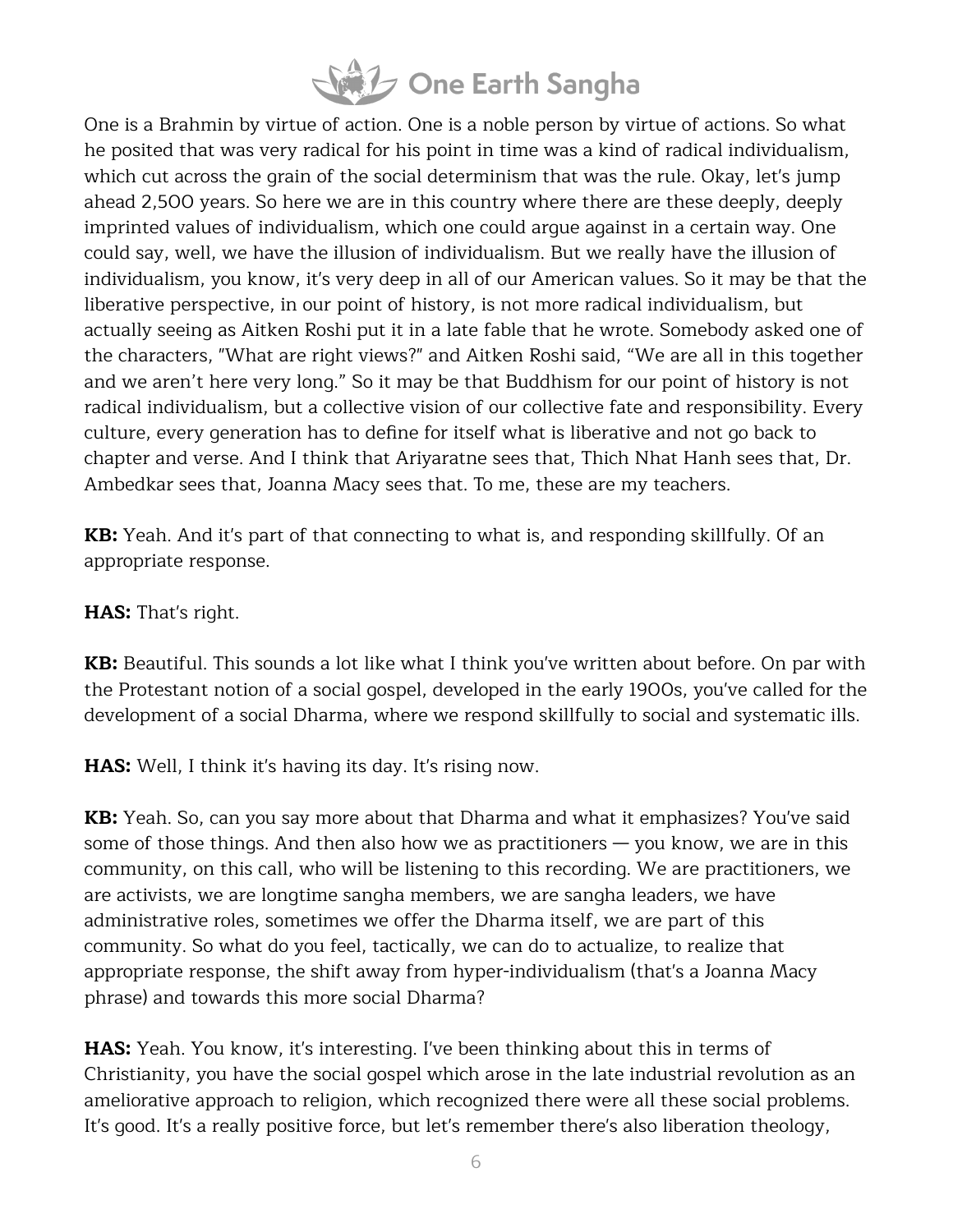## One Earth Sangha

which is not the same thing. Liberation theology has a radical bent. And I think this is a tension. It's obviously been a tension within Christian and other religious theology, but I think we have it also in the sense that, you know, everybody wants to be good. Everybody wants to be a good person, a moral person. But I think the thrust of liberation theology and the thrust of the engaged Buddhism I am thinking about goes further. It points to renunciation. I think that there were parallels in the social gospel. There was probably a sense, like some of us have, that we could have it all, that we can be good people and not give up something. I'm thinking about a quotation from Paul Ehrlich, who people remember from the population bomb, a really, really important thinker, he said, "To support the world's population sustainably, you would need another half planet. If everybody lives like us," meaning us in America, "you would need another four or five Earths."

So what does social gospel, what does social Dharma mean? It comes back to, I think, a Buddhist principle of renunciation. And this is a radical step. There was always the option of renunciation that was available for people who wanted to take a monastic path. But I think we're asking something beyond that in terms of liberation Dharma. And this is a challenge that I face myself. I have a nice life. I can look behind you, Kristen and it looks like a nice house that you live in. I'm sitting up in my very comfortable office and the question is, can a lifestyle like we occupy be available to the whole world? I don't think so. And if not, then what is one's responsibility to that? That is a real difficult question. And I don't pose it with any judgment, or to guilt trip people or to guilt trip myself, but it's a constant question: how are we living? And it's not just a question of, do I have a hybrid car? In a really fundamental way, I think a lot of it is where does the energy  $-$  and I mean that in a literal sense that sustains civilization — come from? And unless we renounce certain kinds of things, we're not going to be able to change the essential ground of civilization, which means that it will probably, like Trump is so fond of saying about Obamacare, civilization can explode of its own or implode or collapse sooner or later, and that will be on our children and their children. And first and foremost it will come down on those who are most oppressed.

**KB:** Indeed. And it's so interesting that the Buddha in his time was teaching renunciation as a path to happiness. This wasn't about environmental sustainability. This wasn't really even about social justice. It was actually a path to true contentment. So you've said that, "declarations and tinkering with policy will not bring about the change we need. Particularly in relation to the climate emergency we cannot go forward on an implicit assumption that our quality of life and consumption will continue as is." This is kind of what you were just speaking to. That "we have to find cleaner sources of energy and that's that. This is not possible." So my question is, environmentalists have a long history of telling people how to live, a lot of finger wagging and guilt tripping, if you will, making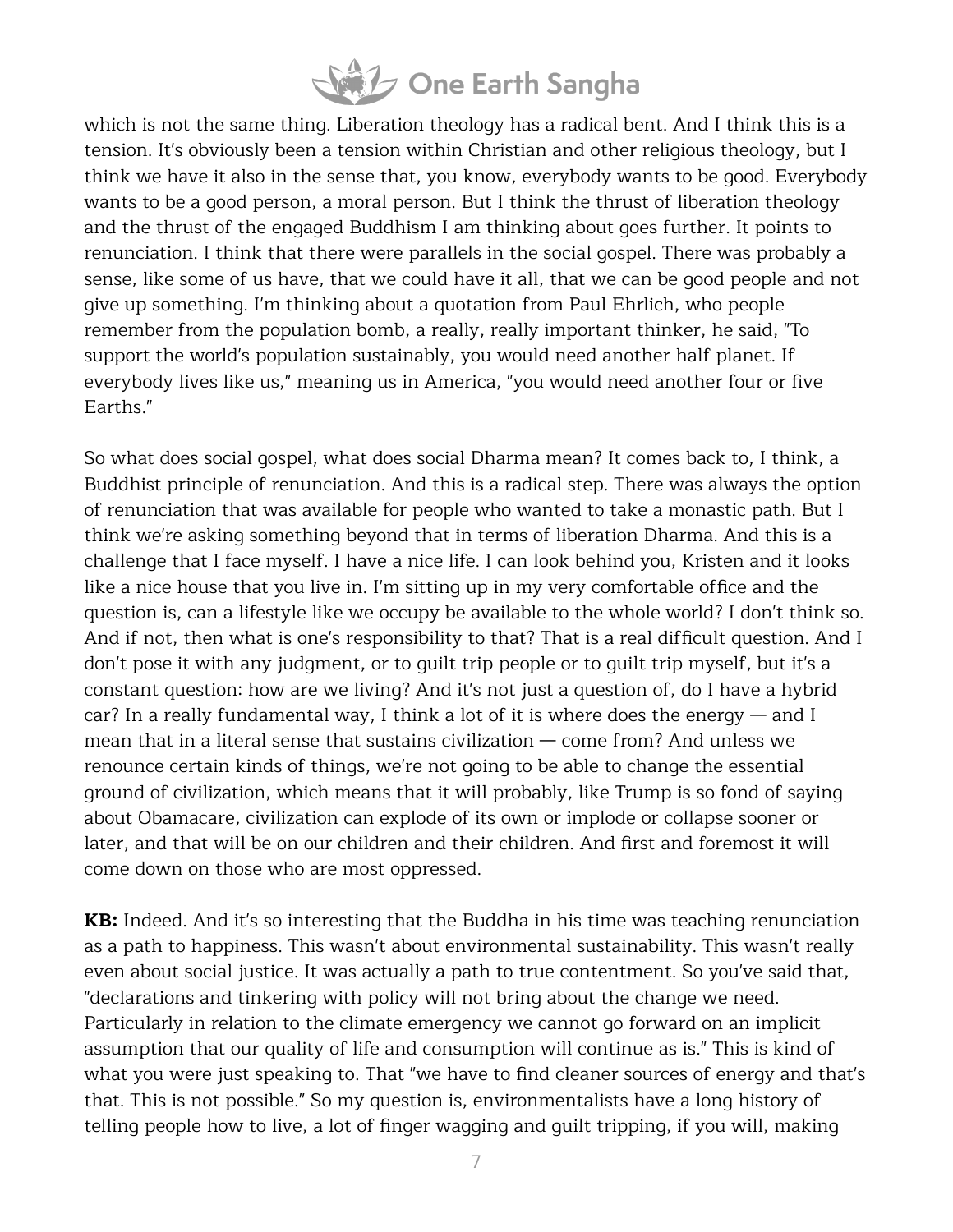## Sal One Earth Sangha

people feel bad about the economic systems that we live in. And telling people, you know. Environmentalists have been really good at shaming people about that, and guess what, it doesn't work very well. And then on the other hand, the Dharma offers this very open, obligation-free invitation into durable happiness. The Buddhist invitation, if it doesn't make sense, you go elsewhere, you know, try it yourself. If this leads to more happiness, then continue to follow this Dharma.

So how can this imperative that we have to bring about systemic change really for the sake of future generations and this kind of life that we know on Earth, anything like it, be matched with the Dharma's understanding that conditions have to be just right for wisdom to emerge, for someone to step into the Dharma and move forward, and that's very much their own, very much start where they are. How do you connect those?

**HAS:** I've been thinking about this a lot because I don't really have an answer, but I think there's something in this book by Roy Scranton, Learning to Die in the Anthropocene. The title points to it: "learning to die in the Anthropocene." And he says, "If, as the philosopher Montaigne asserted, to philosophize is to learn how to die, then we have entered humanity's most philosophical age, where this is exactly the problem of the Anthropocene." And then he goes on to talk about his own experience. And I'll make the connection. In a Zen samurai manual in the 18th century, it reads, "Meditation on inevitable death should be performed daily." And Scranton says, "I took that advice to heart. And instead of fearing my end, I practiced owning it." And he was a soldier in Iraq.

Every morning after doing maintenance on my Humvee, I would imagine getting blown up, shot, lit on fire, run over by <sup>a</sup> tank, torn apart by dogs, captured and beheaded. Then, before we rolled out through the wire, I'd tell myself that I don't need to worry anymore because I was already dead. The only thing that mattered was that I did my best to make sure everyone came back alive. To survive as <sup>a</sup> soldier, I had to learn to accept the inevitability of my own death. For humanity to survive in the Anthropocene, we need to learn to live with, and through, the end of our current civilization. Change, risk, conflict, strife, and death are the very processes of life and we cannot avoid them. We must learn to accept and adapt.

I think that when we talk about leading to happiness, it's a tricky question, because a lot of what I see in Buddhist practice, and I certainly see it in Zen practice, is learning to die. And not that we look forward to it or think that that's happiness, but to learn to be at ease, more than happiness, to be at ease with the circumstances of our life and to adapt so that the circumstances of our life cause us and those we are connected with the least suffering. You know, we have this expression, 'die on the cushion,' and Suzuki Roshi talked about: with each exhalation, you die, and with each inhalation, you come to life.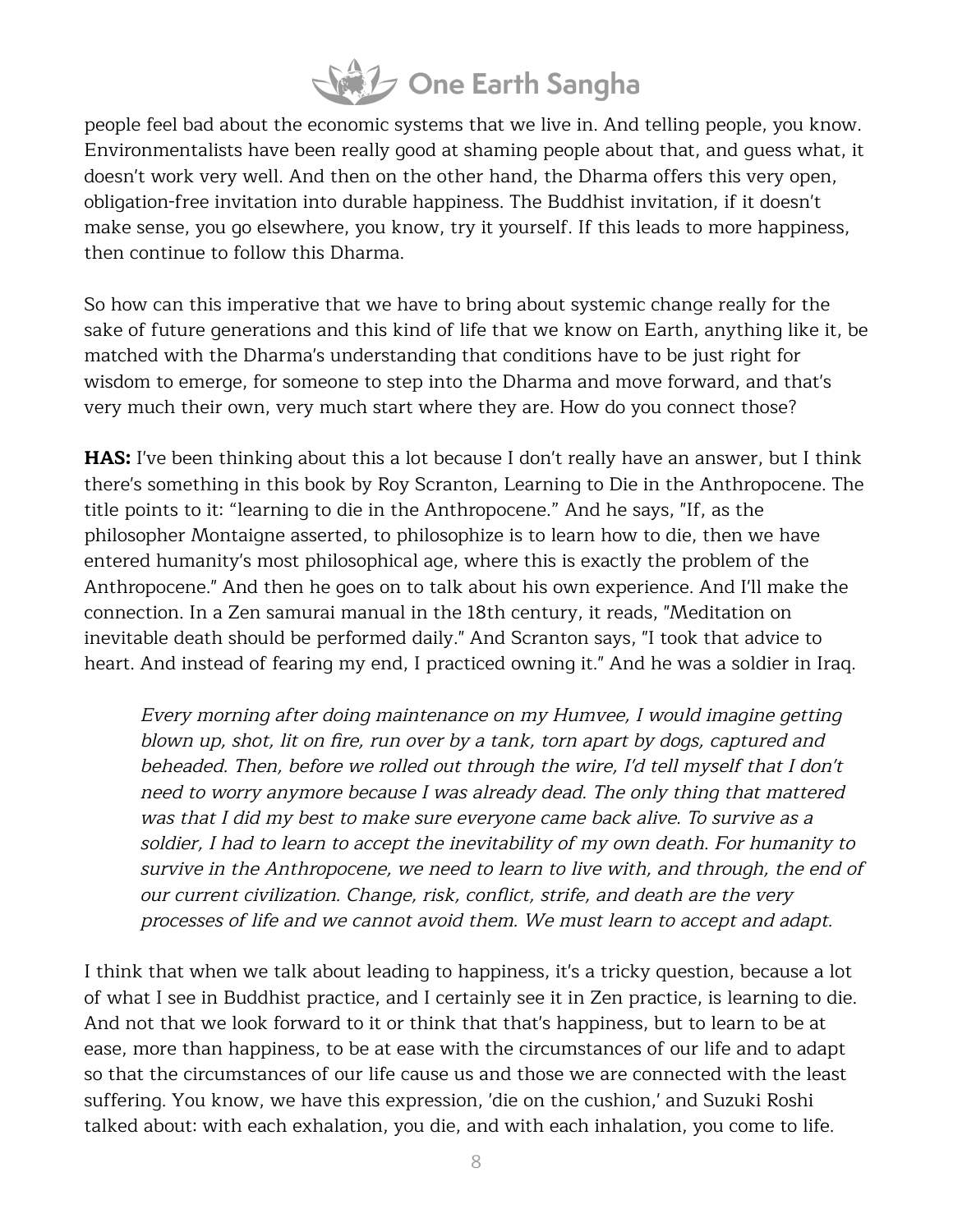## Sal One Earth Sangha

And this is to me the process of our practice. So I mean, it opens up a whole lot of questions. This is not exactly an answer to the question that you asked. It's how I'm trying to think about this so that I can be free from the urgencies and unuseful anxieties of living so that I have the capacity to turn to the suffering of others and do whatever it is that I can. At the same time to turn to the systems that are creating the suffering of others and address them as directly as we can.

**KB:** Yeah, I really like that emphasis, it sounds like an emphasis on ease and freedom, not being caught and trapped by my fear of death, my fear of what's happening, my fear of climate change, but to actually be with it and to be responsive to it for myself and for others.

-----------

**KB:** So let's go into the second session here. Here we are, right, in this incredible moment that Lou spoke to in the beginning, that we're all really feeling as a community. I'm seeing in my interactions with community just a really deep shift. And so, I'm wondering how you view this most recent election, without getting off into the... we don't want to go into political analysis, right? There's a lot of people doing that when we are here to keep this grounded in Dharma and the intersection of Dharma and this political environment. So how are you looking at this? Is this an incremental shift, is it a fundamental shift in our culture and our challenges? How are you looking at this?

**HAS:** I don't think it's a fundamental shift. I think it's the eruption of a reality that has been there for a very long time. A candidate and a position emerged that just incredibly encapsulated every fearful view that people might have in this country. And what it uncovered was the degree of fear that exists. To me, it's mostly fear. The greed belongs to the corporation and the politicians; the fear or hate or aversion can be owned by all of us, as is the delusion that one person or one party or one perspective can somehow eradicate all the fears that people have. So, looking at it through the three poisons, I can see it that way. There is nothing new about everything that's being expressed, but it's really being brought to the surface. And in a sense, maybe that's good, but it's really, really painful and 'good' is a very subjective word because it's not good. It means that people will die because of decisions that are getting made. People will die, species will die. All of this will happen on the basis of executive rulings. So it's not good in that sense, but in the sense that the contradictions are surfaced and in the sense that it sets up the possibilities of deeper discussions, that's good. But we have to be able to have those discussions and not fall into polarized views, or not describe the people who voted for one position as deplorable.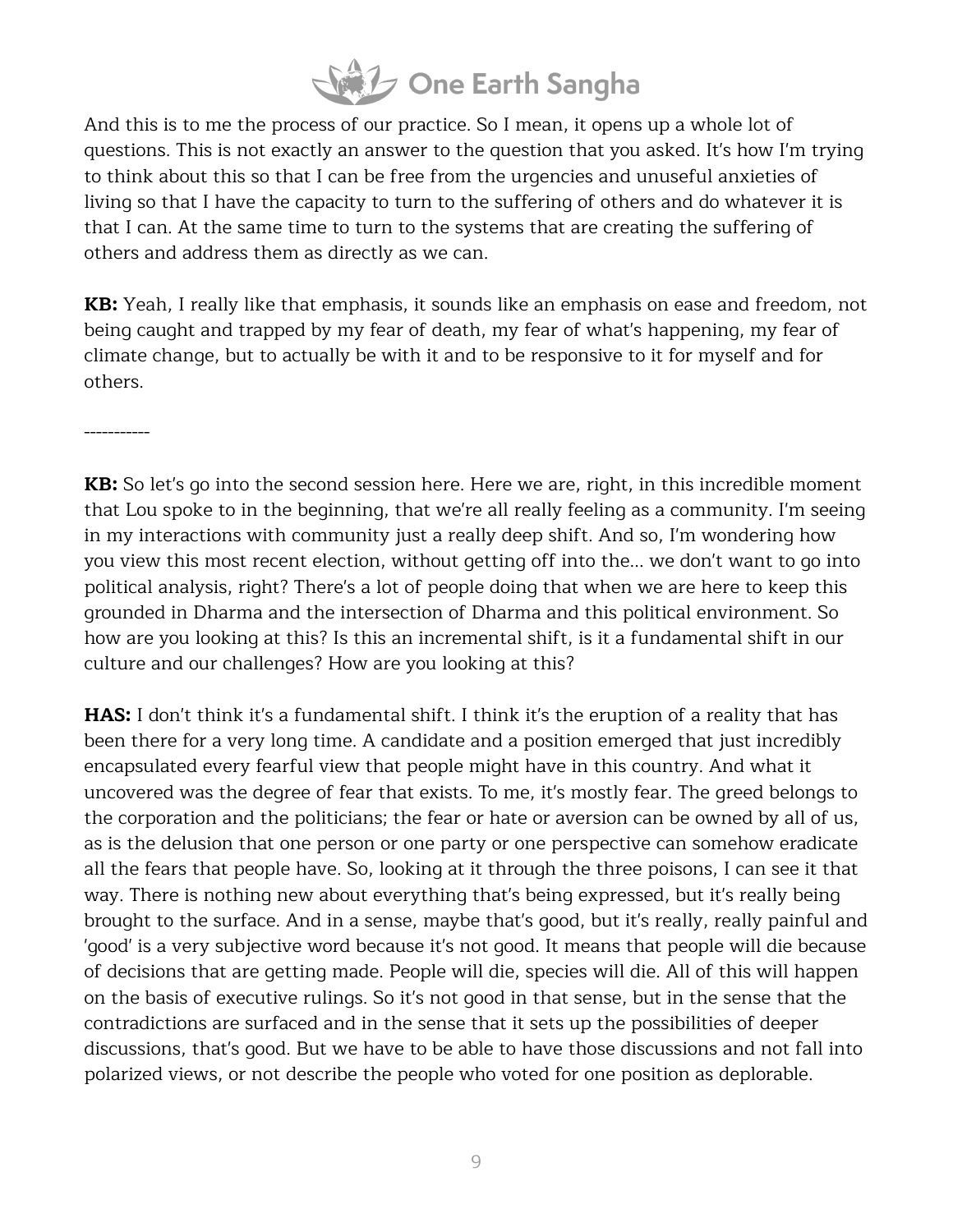

**KB:** So let's talk about that for a moment, because I'm particularly interested in the ways that, in some cases, we replicate the oppression that we're trying to address within our own movements, in ways that are by definition difficult to detect, else we wouldn't replicate them, we would see them more clearly. So I'm just wondering, the progressive left is right now unifying around this message of resistance to the current administration. And I wonder if you could say what you think the contribution of the Dharma is. Does the Dharma have any wisdom to offer that resistance? Struggle, which is just so important  $-$ I am certainly not criticizing that  $-$  but I just wonder if there are, any, maybe not just the obvious, but more subtle teachings of the Dharma that we might bring to bear on this moment that can actually help us transform our collective situation, transform ourselves. You know, what is that Zen koan? "The sickness is medicine." You know, how can what we're going through really transform us? And as followers of the Dharma, what can we keep in mind and really support each other in remembering?

**HAS:** To me, I think it's that all beings are Buddha. This is a very difficult teaching. And I think the correlative of that is that this very body is the Buddha: my body, your body, Devin Nunes's body, Betsy DeVos's body, they all are manifestations of Buddha. That's a very Mahayana perspective. And at the same time, each of us has these coverings of greed, hate and delusion that keep us from seeing Buddha or Christ in ourselves. So that's the teaching. You may or may not be able to get to that. You may not, it's hard to get to that really deep understanding oneself, and it's even harder to convey that to someone who has no interest in it, but it is a reality that we hold and we can see. So, I think it goes back to Martin Luther King's teachings, which, of course, are rooted in both Christian and philosophical traditions. His argument was basically, you love everybody for their human nature, but you don't love what they do. You resist what they do, particularly you resist it if it seems in opposition to life.

So, I think the resistance is based on that, but it's not based on eradicating the understanding that everyone can awaken. That's at least the beginning. So that kind of throws you back: you still have to decide what it is that you're resisting. Also, Kristin, you made a really important point at the beginning of what you said, which is that we have a propensity for replicating the very distortions and problems that we're seeing. And, some of us of a certain age, maybe many of you, lived through this. I lived through it in the sixties. I lived through political movements that really saw meeting violence with violence and all that led to was imprisonment, death, fear, not so much to change. And there were movements that I wish I had been more involved in that were based on religious principles, that were based on resistance, but they weren't based on violence towards individuals or hatred of individuals. They were based on the deconstruction or intervention in a system itself. We have to figure out how to be more skillful at this.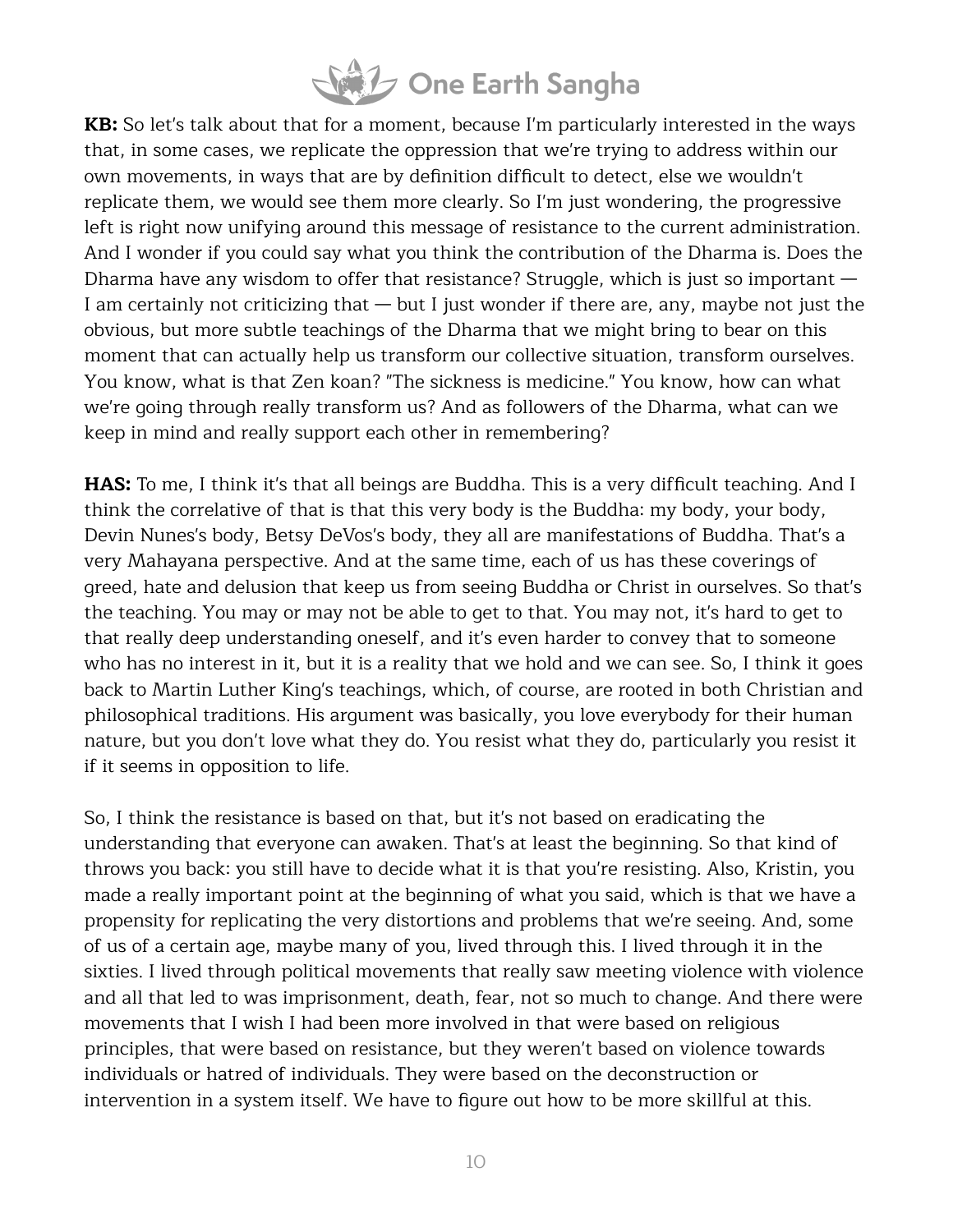

**KB:** Great. I want to ask you one more question. You did the book with Don Rothberg, but you also had an article that I found on engaged Buddhism again with Don Rothberg, and in that you offered this framework of "study, act, practice patience and compassion." Study, act, practice patience and compassion. Can you fill those out for us? As you and I have talked a little bit before, with everything that's been happening, more and more there are people who are like, I'm sold, you know, I'm ready. I'm ready to be more uncomfortable. I'm ready to put more time into this. I want to reprioritize and maybe renounce, I want to get in there. What can that look like? What's the way to make the really nitty gritty? What would you recommend folks do at this point to really actualize the things that we're talking about here?

**HAS:** Well, let me reframe those principles even more simply, and this comes from my teacher, Dr. B. R. Ambedkar, the principal figure in the untouchable conversion movement in India, who I read a lot and whose work has been transformational in that country and still is transformational. And he said, "educate, agitate, organize." Which happens to be also, I think, principles of the IWW (Industrial Workers of the World). So that's even simpler. So educate: we have to study the conditions and circumstances that we're in, we have to study the political system, we have to study the Dharma. Agitate means to advocate. This is what the resistance is. The hard thing is the organize, because it's been hard on the left over the last 20 or 30 years. We fragmented. This is not a problem of Buddhists. It's an endemic problem in American political culture and all the other cultures. It's fragmented into special interest groups without a common understanding of the problems and the systems that we're confronting. And so we need to, in very practical ways, organize.

Some of us are thinking about organized models. We've evolved something, some friends around here in the Bay Area, over the last six election cycles, which we call an election sesshin — which is kind of a Zen model but it could be adapted for anyone — where we go to an election district where there's a significant congressional election, and we set up a house, a meditation hall, a schedule, and we maintain the schedule for two weeks. And after morning meditation and mindful breakfast and cleaning up, we'd go out and we walk precincts for six or seven hours every day. And then we come back and we debrief. So we're organizing ourselves, we're building a community within the larger community and putting forth these principles of educate and agitate. Right now, just to say to all of you, we're mostly done with creating a manual and we're looking towards the next primary season in the 2018 elections. So that this is not just an idea that a bunch of people in the Bay Area are doing, but an idea that we concede and help people do in their local areas and that's organizing. And just today, we have made a significant difference in elections. The candidate we worked for, the Democrats did well in Nevada, where we were working this year. And we knocked on something like four to five thousand doors,